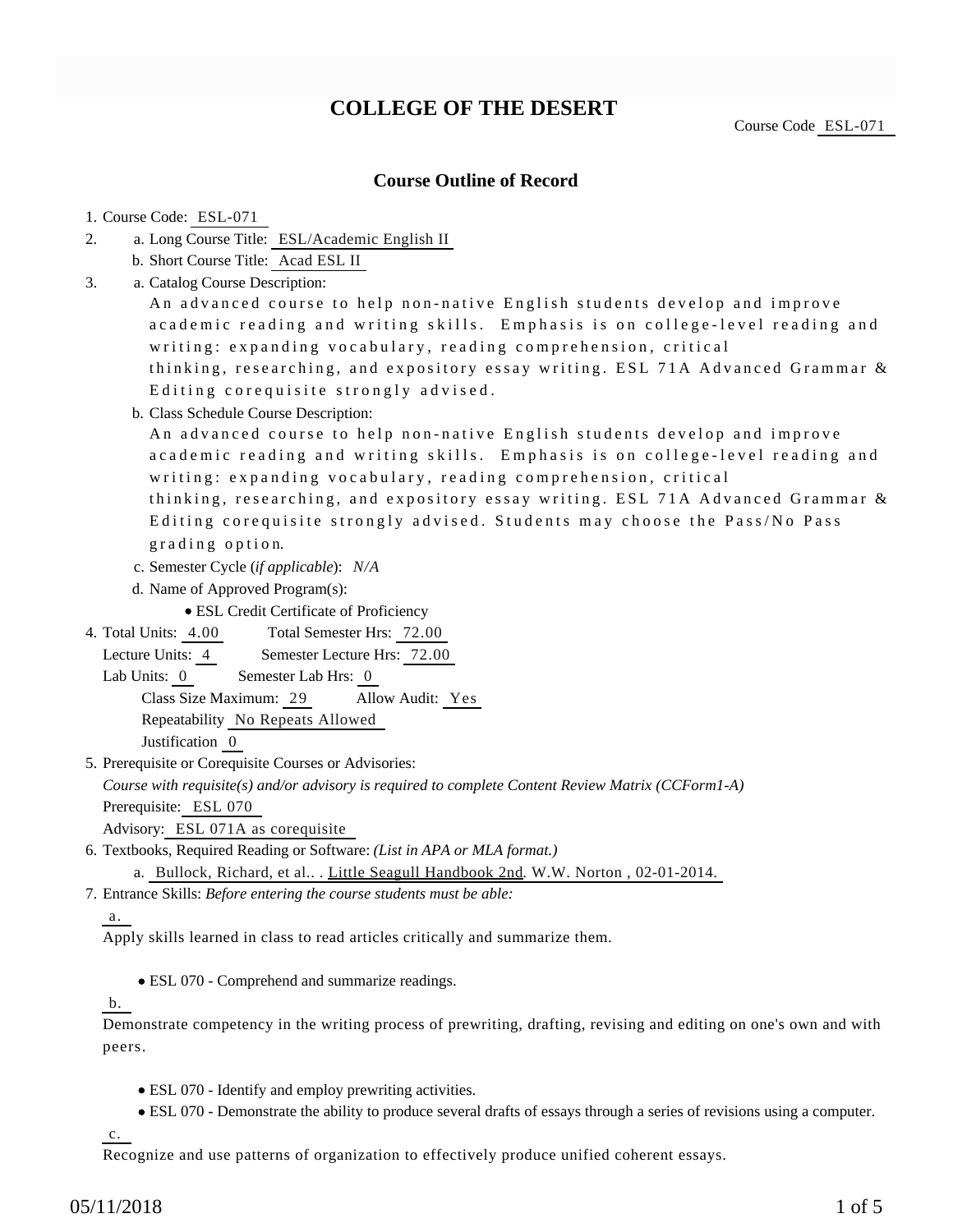ESL 070 - Recognize and explain patterns of idea development.

d.

Recognize errors in sentence structure, grammar, spelling, and capitalization and correct errors using skills learned in class.

- ESL 070 Demonstrate through the writing process the ability to apply standard rules of grammar, punctuation and spelling in academic writing.
- 8. Course Content and Scope:

Lecture:

Critical reading, including making connections, exploring significance, and evaluating evidence Reading for conceptual understanding Forming inferences Synthesizing ideas and information from multiple sources, including readings, personal observation, and reflection Evaluation and use of specific data to support general ideas The role of audience awareness in reading and writing Prewriting strategies The writing process Reading-Writing connections Use of reference material (dictionary, thesaurus, handbook, and library sources) Research strategies Documentation skills Information literacy Paraphrasing skills

Lab: *(if the "Lab Hours" is greater than zero this is required)*

#### 9. Course Student Learning Outcomes:

1.

Read critically, evaluate complex ideas in a variety of texts and synthesize those ideas in writing;

### $\mathcal{L}$

Write expository essays, including argument and analysis;

3.

Incorporate reading sources into writing using appropriate documentation strategies;

### 4.

Analyze, read, revise, and edit one's own work.

10. Course Objectives: Upon completion of this course, students will be able to:

- a. Demonstrate understanding of main idea, details, relationships, and patterns of organization;
- b. Exhibit ability to use expanded vocabulary through practice using contextual cues and resources;
- c. Evaluate features of style such as purpose, audience and tone;
- d. Evaluate supporting evidence and opposing ideas;
- e. Demonstrate the ability to understand the difference between stated and implied concepts;
- f. Demonstrate an ability to analyze and respond critically to readings of 3 to 8 pages long;
- g. Master use of a writing handbook as reference tool;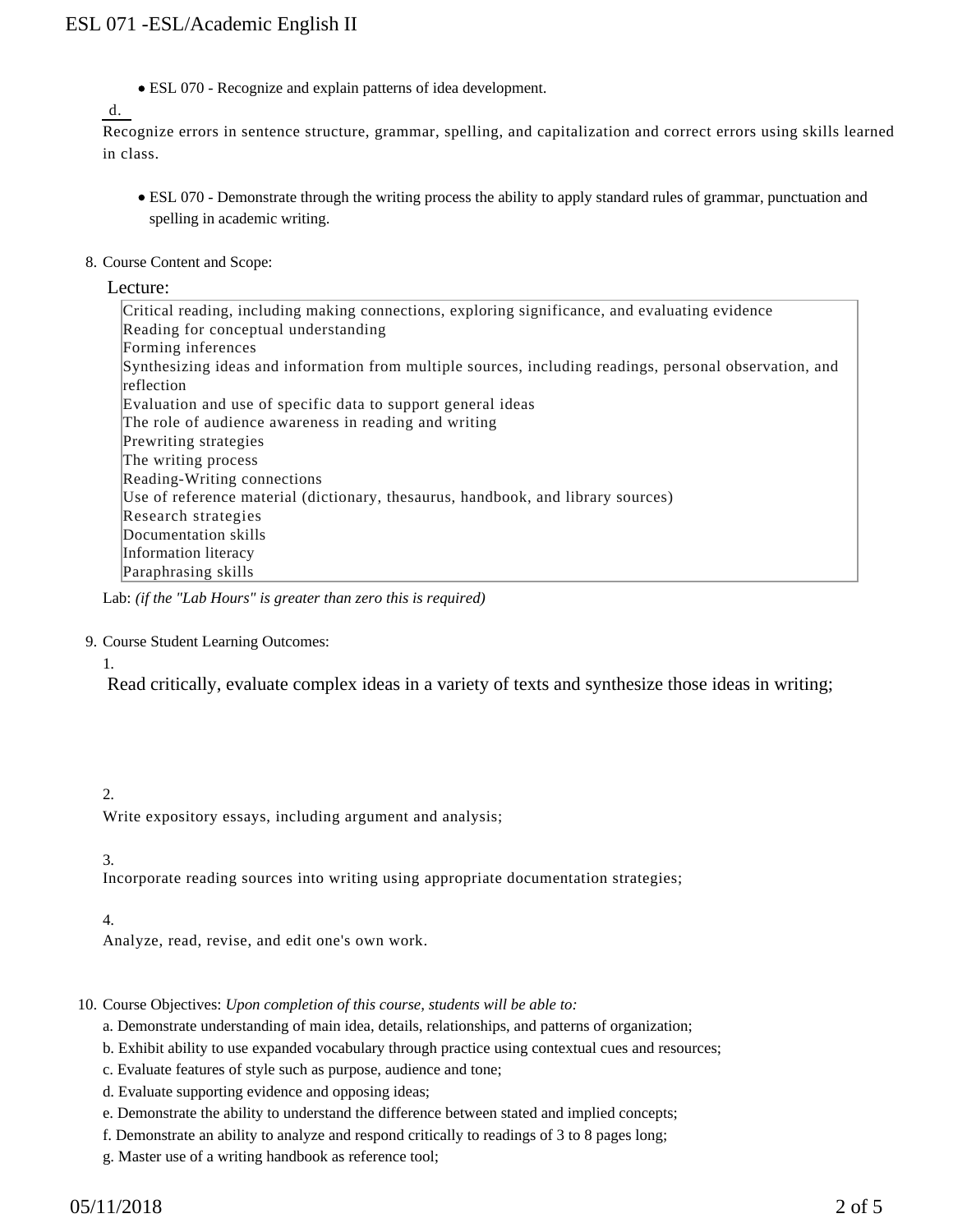# ESL 071 -ESL/Academic English II

- h. Demonstrate an improved level of word analysis skills and vocabulary development;
- i. Conduct research and evaluate sources for use as evidence in essays on complex topics;
- j. Write organized annotated summaries;
- k. Integrate source material and demonstrate critical awareness in multi-page essays;
- l. Synthesize ideas in writing;

m. Format essays correctly according to MLA and APA conventions, including in-text references and correct works cited/reference entries;

- n. Construct sentences that demonstrate variety and effective word choice, using college level diction;
- o. Engage in collaborative review sessions to better understand difficult concepts and produce effective essays;
- p. Demonstrate understanding of the difference between writing as a process and in-class timed writing.
- 11. Methods of Instruction: *(Integration: Elements should validate parallel course outline elements)* 
	- a. Collaborative/Team
	- b. Demonstration, Repetition/Practice
	- c. Discussion
	- d. Distance Education
	- e. Individualized Study
	- f. Lecture
	- g. Participation
	- h. Self-exploration
	- i. Technology-based instruction
- 12. Assignments: (List samples of specific activities/assignments students are expected to complete both in and outside of class.) In Class Hours: 72.00
	- Outside Class Hours: 72.00

| a. In-class Assignments     |                  |  |  |  |
|-----------------------------|------------------|--|--|--|
|                             | Paragraphs       |  |  |  |
|                             | Essays           |  |  |  |
|                             | Summaries        |  |  |  |
|                             | Responses        |  |  |  |
|                             | Exams            |  |  |  |
|                             | Quizzes          |  |  |  |
|                             | Group Discussion |  |  |  |
| b. Out-of-class Assignments |                  |  |  |  |
|                             | Paragraphs       |  |  |  |
|                             | Essays           |  |  |  |
|                             | Summaries        |  |  |  |
|                             | Responses        |  |  |  |

13. Methods of Evaluating Student Progress: The student will demonstrate proficiency by:

- College level or pre-collegiate essays
- Written homework
- Term or research papers
- Presentations/student demonstration observations
- Group activity participation/observation
- Self/peer assessment and portfolio evaluation
- Mid-term and final evaluations
- Student participation/contribution
- Student preparation
- 14. Methods of Evaluating: Additional Assessment Information: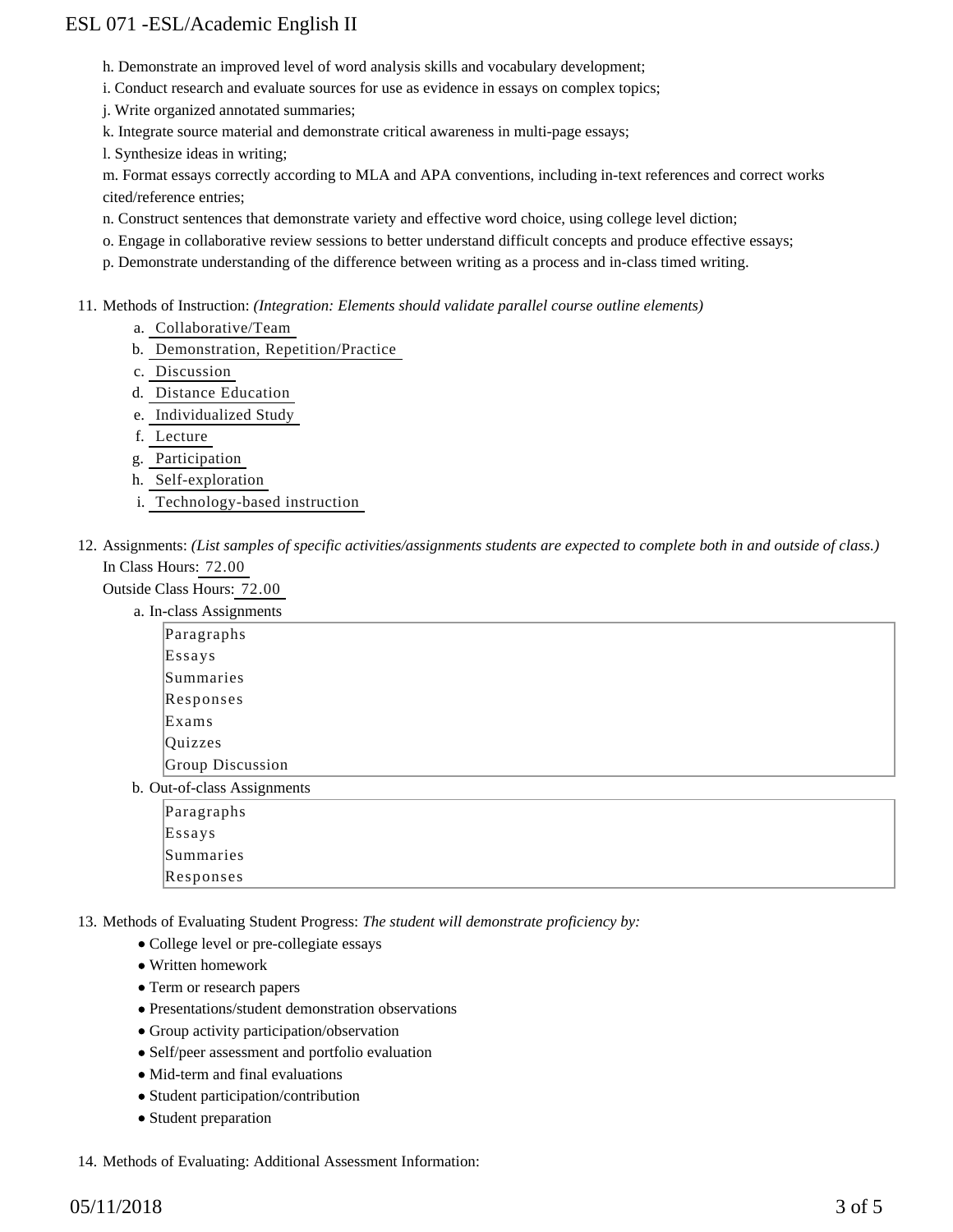# ESL 071 -ESL/Academic English II

| 15. Need/Purpose/Rationale -- All courses must meet one or more CCC missions.<br>PO-GE C4.a - Language & Rationality (English Composition)                                                                                                                          |                                                                                                                |                      |                     |                     |  |  |
|---------------------------------------------------------------------------------------------------------------------------------------------------------------------------------------------------------------------------------------------------------------------|----------------------------------------------------------------------------------------------------------------|----------------------|---------------------|---------------------|--|--|
| Communicate in many different situations, involving diverse people and viewpoints.                                                                                                                                                                                  |                                                                                                                |                      |                     |                     |  |  |
| Listen and analyze the substance of others' comments.                                                                                                                                                                                                               |                                                                                                                |                      |                     |                     |  |  |
| Summarize and analyze fiction and nonfiction.                                                                                                                                                                                                                       |                                                                                                                |                      |                     |                     |  |  |
|                                                                                                                                                                                                                                                                     |                                                                                                                |                      |                     |                     |  |  |
| Recognize public presentation of oral and written work as a process subject to brainstorming, organizing,                                                                                                                                                           |                                                                                                                |                      |                     |                     |  |  |
| drafting, and revising.                                                                                                                                                                                                                                             |                                                                                                                |                      |                     |                     |  |  |
| IO - Personal and Professional Development                                                                                                                                                                                                                          |                                                                                                                |                      |                     |                     |  |  |
| Self-evaluate knowledge, skills, and abilities.                                                                                                                                                                                                                     |                                                                                                                |                      |                     |                     |  |  |
| Value the feedback of others.                                                                                                                                                                                                                                       |                                                                                                                |                      |                     |                     |  |  |
| IO - Critical Thinking and Communication                                                                                                                                                                                                                            |                                                                                                                |                      |                     |                     |  |  |
| Compose and present structured texts in a variety of oral and written forms according to purpose, audience, and                                                                                                                                                     |                                                                                                                |                      |                     |                     |  |  |
| occasion with implementation of thesis, supporting details and idea development.                                                                                                                                                                                    |                                                                                                                |                      |                     |                     |  |  |
| Apply standard conventions in grammar, mechanics, usage and punctuation.                                                                                                                                                                                            |                                                                                                                |                      |                     |                     |  |  |
| Appreciate diversity as it is expressed in multiple disciplines and across various cultures through reading,                                                                                                                                                        |                                                                                                                |                      |                     |                     |  |  |
| speaking and writing.                                                                                                                                                                                                                                               |                                                                                                                |                      |                     |                     |  |  |
| Conduct research, gather and evaluate appropriate information, organize evidence into oral and written                                                                                                                                                              |                                                                                                                |                      |                     |                     |  |  |
| presentation, using proper MLA, APA, and other discipline-specific formats to cite sources.                                                                                                                                                                         |                                                                                                                |                      |                     |                     |  |  |
| Summarize, analyze, and interpret oral and written texts, with the ability to identify assumptions and differentiate                                                                                                                                                |                                                                                                                |                      |                     |                     |  |  |
| fact from opinion.                                                                                                                                                                                                                                                  |                                                                                                                |                      |                     |                     |  |  |
| IO - Global Citizenship - Scientific & Technological Literacy                                                                                                                                                                                                       |                                                                                                                |                      |                     |                     |  |  |
|                                                                                                                                                                                                                                                                     | Synthesize, interpret, and infer, utilizing information, data, and experience to solve problems, innovate, and |                      |                     |                     |  |  |
| explore solutions.                                                                                                                                                                                                                                                  |                                                                                                                |                      |                     |                     |  |  |
| Produce oral and written information in various modes and media, using technology such as computers, the                                                                                                                                                            |                                                                                                                |                      |                     |                     |  |  |
| Internet, and library databases.                                                                                                                                                                                                                                    |                                                                                                                |                      |                     |                     |  |  |
| IO - Global Citizenship - Ethical Behavior                                                                                                                                                                                                                          |                                                                                                                |                      |                     |                     |  |  |
| Exhibit respect for self and others.                                                                                                                                                                                                                                |                                                                                                                |                      |                     |                     |  |  |
| 16. Comparable Transfer Course                                                                                                                                                                                                                                      |                                                                                                                |                      |                     |                     |  |  |
| <b>University System</b><br><b>Campus</b>                                                                                                                                                                                                                           | <b>Course Number</b>                                                                                           |                      | <b>Course Title</b> | <b>Catalog Year</b> |  |  |
|                                                                                                                                                                                                                                                                     |                                                                                                                |                      |                     |                     |  |  |
| 17. Special Materials and/or Equipment Required of Students:                                                                                                                                                                                                        |                                                                                                                |                      |                     |                     |  |  |
| 18. Materials Fees:<br><b>Required Material?</b>                                                                                                                                                                                                                    |                                                                                                                |                      |                     |                     |  |  |
|                                                                                                                                                                                                                                                                     |                                                                                                                |                      |                     |                     |  |  |
| <b>Material or Item</b>                                                                                                                                                                                                                                             |                                                                                                                | <b>Cost Per Unit</b> |                     | <b>Total Cost</b>   |  |  |
| 19. Provide Reasons for the Substantial Modifications or New Course:                                                                                                                                                                                                |                                                                                                                |                      |                     |                     |  |  |
| Some SLO, objectives, PLO and/or ILO minor modifications to meet the current standards as set by the Outcomes and<br>Assessment Committee.<br>a. Cross-Listed Course (Enter Course Code): ENG-071<br>20.<br>b. Replacement Course (Enter original Course Code): N/A |                                                                                                                |                      |                     |                     |  |  |
| 21. Grading Method (choose one): Pass/No Pass Optional                                                                                                                                                                                                              |                                                                                                                |                      |                     |                     |  |  |

- 22. MIS Course Data Elements
	- a. Course Control Number [CB00]: CCC000529568
	- b. T.O.P. Code [CB03]: 493087.00 English as a Second Langu
	- c. Credit Status [CB04]: C Credit Not Degree Applicable